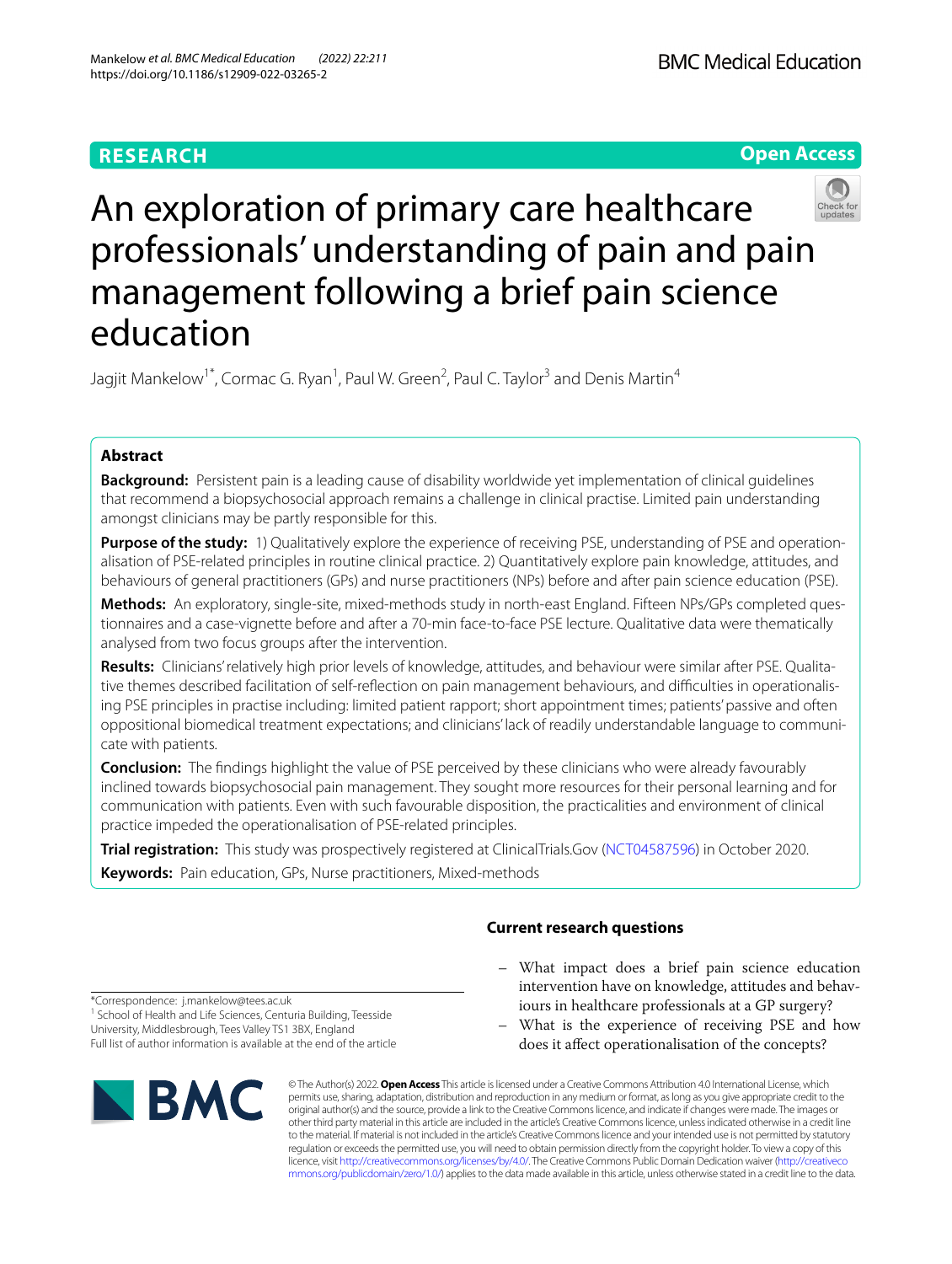## **What is already known?**

- Pain management is frequently based on the biomedical model, rather than the guideline-consistent biopsychosocial model.
- Short pain science education interventions have been shown to be efective for improving students' and patients' pain knowledge, attitudes and behaviours.

## **Main messages**

- Clinicians with high prior levels of knowledge, attitudes and intention to treat in a guideline consistent way still value pain science education.
- The operationalisation of guideline consistent pain management is difficult due to the practicalities and environment of busy clinical practices.
- Barriers to guideline consistent pain management include patient expectation and difficulties conveying the evidence-base to patients.

## **Background**

Pain is the most prevalent condition predisposing to disability worldwide [[1\]](#page-6-0). Biological, psychological and socio-environmental factors all have a role in the manifestation of pain  $[2]$  $[2]$ . Thus, a biopsychosocial approach encompassing assessment and management of all three of these contributors to pain is necessary for comprehensive pain management. However healthcare professionals (HCPs) are inclined towards a more biomedical approach to pain management than biopsychosocial approaches [\[3](#page-6-2)].

An over reliance upon the biomedical approach to pain has been shown to be less successful, cost more and potentially it exacerbates pain and healthcare utilisation [[4\]](#page-6-3). It entails excessive imaging, medication over-prescription and surgeries with poor outcomes, all of which are contrary to guidelines. Recent guidelines for assessment and management of chronic pain advise judicious use and restraint in the prescription of medication, imaging and other passive interventions [[5](#page-6-4)].

Patient perspectives on the barriers to efective pain management include HCP lack of 'interest and empathy'; lack of GP specialised knowledge in pain management; lack of communication between HCPs; short consultation times with GPs and an absence of a multidisciplinary approach [[6\]](#page-6-5). A holistic biopsychosocial approach to care is sought by patients [\[6](#page-6-5)].

Pain science education (PSE) is an evidence-based means of conveying pain education to patients, HCPs and students [[7,](#page-6-6) [8\]](#page-6-7). The central principle is that pain is not necessarily linked to tissue damage, but indicates a need to protect the body from perceived or real danger  $[9]$ . It presents the scientific evidence behind pain and immune, neurological and endocrine system adaptations using metaphors and imagery and illustrates the way in which in addition to biological factors, psychosocial factors also have a role in the manifestation of pain. RCTs in student HCPs show that brief PSE interventions improve pain related knowledge, beliefs and clinical decision making. Furthermore PSE can enable HCPs to reconceptualise pain and foster empathy [[10](#page-6-9)].

Thus, PSE could be a useful brief intervention for time-limited clinicians as a form of continuing professional development (CPD) to facilitate an evidence-based approach to pain management. However, in the same way that PSE should be delivered in combination with other interventions within a clinical setting for patients, ideally PSE would be part of a broader package of CPD for health care professionals to enhance their approach to pain management  $[9]$  $[9]$ . The aims of this exploratory mixed-methods study were to explore the efect of a oneoff PSE delivery to HCP staff at a GP surgery (or doctors'  $office)$  in north-east England  $(1)$  qualitatively identifying their understanding of pain following the education, and the impact of it upon their daily practise and (2) quantitatively by measuring the impact upon pain related knowledge, attitudes and behaviours.

## **Methods**

#### **Design**

In this, exploratory, single-site, mixed-methods study, primary care professionals' pain attitudes, knowledge and behaviour data were collected using two questionnaires and a case vignette pre and post-delivery of PSE. Additionally, data about the HCPs' profession and age were collected. Qualitative data collected during two focus groups post intervention was thematically analysed. The philosophical approach applied to this mixed-methods study was pragmatism wherein the quantitative data and qualitative data provide context to one another particularly if dissonance between the quantitative and qualitative data should arise [\[11](#page-6-10)].

## **Setting**

Clinicians from a GP surgery in north-east England were invited to participate in the study during their usual monthly CPD session. GPs and NPs were invited by email from the practice manager to participate in the study. Data was collected in 2019. The GP surgery served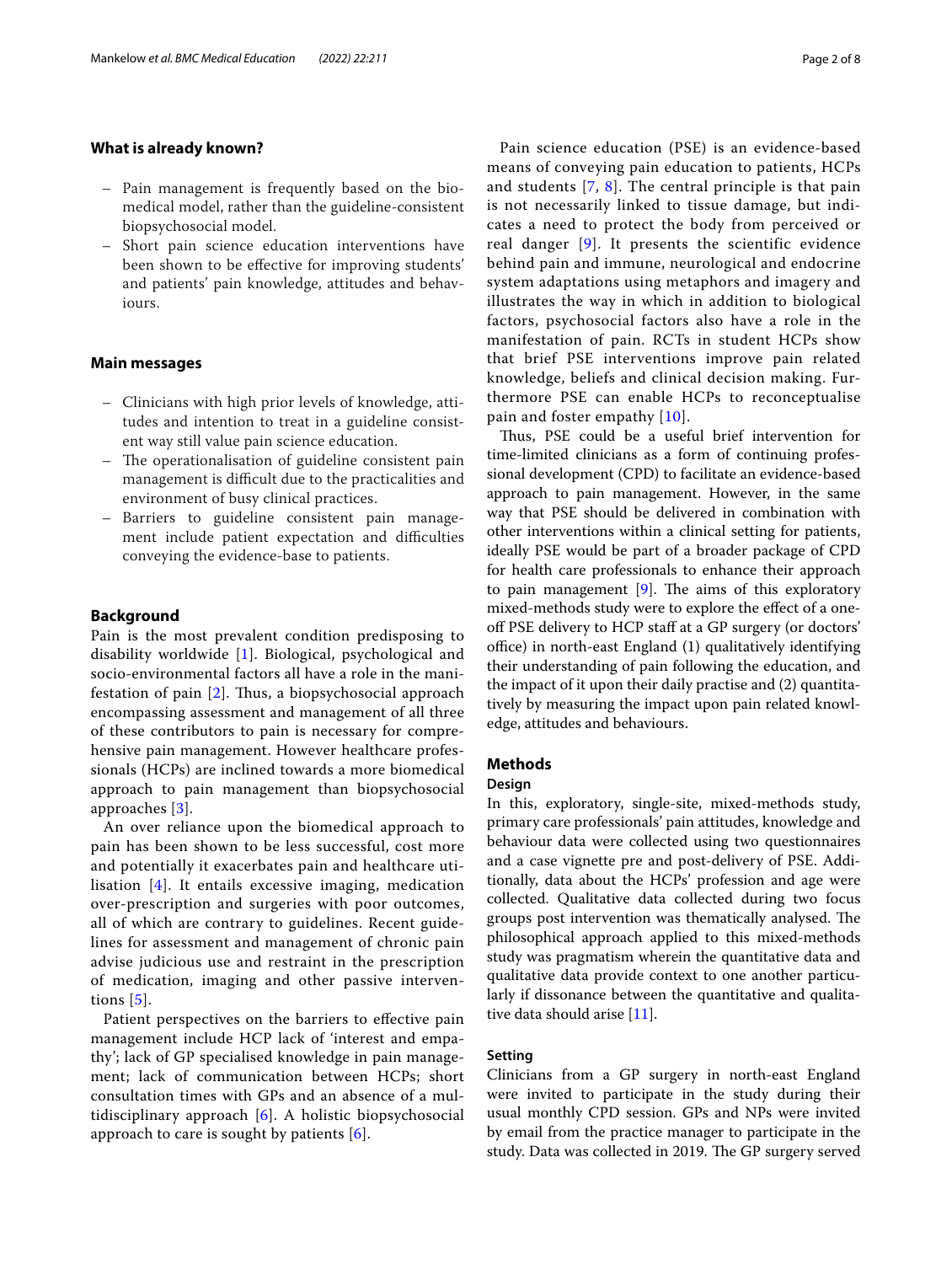approximately 19,300 patients. The patient age demographic for this GP surgery was similar to the national average. It is in the second lowest decile for the deprivation measurement scale. The GP surgery scored 2 on the deprivation measurement scale of 1–10 (one being the most deprived) [\[12\]](#page-6-11).

## **Intervention**

Participants were invited to attend a 70minute PSE lecture delivered by an advanced practice physiotherapist at the surgery  $(PG)$ . The lecture was a mostly didactic, powerpoint presentation, centred around material from the book *Explain Pain* [\[13\]](#page-6-12). The intervention included metaphors and brief interactive activities intended to facilitate a contemporary pain science, biopsychosocialcentred understanding of persistent pain. PG has 10years of experience in the delivery of PSE to patients in diferent settings. At the time of the intervention PG had been working at the GP surgery for two years.

## **Outcome measures**

Participants completed pre and post-intervention outcome measures to assess pain related knowledge and attitudes. Outcome measures included: 1) the 12-item Revised Neurophysiology of Pain Questionnaire (RNPQ) to measure pain knowledge, and 2) the 13-item Health Care Providers' Pain and Impairment Relationship Scale (HC-PAIRS) to measure attitudes towards chronic pain [[14,](#page-6-13) [15](#page-6-14)].

#### *The Revised Neurophysiology of Pain Questionnaire (RNPQ)*

This 12-item questionnaire was used to assess knowledge of pain neurophysiology. Responses are marked 'yes', 'no' or 'undecided', the latter being important to prevent respondents from guessing the answer. Scores range from 0 to 12 with high scores indicating a good knowledge of pain neurophysiology. It was found to have reasonable internal consistency (person separation index $=0.84$ ) and intra-class correlation  $(ICC)=0.97$ .

## *The 13‑item Health Care Providers Pain and Impairment Relationship Scale (HC‑PAIRS)*

The modified HC-PAIRS measures attitudes towards patients with chronic pain. It is a 7-point Likert scale, with 13-items and scores range from 13 to 91 (lower scores indicate more positive attitudes towards pain). Psychometric properties of the HC-PAIRS are well established. Excellent internal consistency has been demonstrated (Cronbach's  $\alpha$  = 0.92) as well as good test-retest reliability [ICC=0.84] (95% confdence interval 0.78– 0.89). It is also observed to have adequate responsiveness to change [[16\]](#page-6-15).

#### *Case vignette*

Participants were asked to consider a low back pain case vignette (Supplementary fle [1](#page-6-16)) to assess their pain management behaviour (clinical recommendations) towards daily activities, work, exercise and bed rest. The vignette and questions were adapted, and the number and percentage of recommendations in keeping with clinical guidelines were recorded [\[17](#page-6-17)].

## *Qualitative data collection*

All participants were invited to attend a semi-structured focus group within a month of attending. The questions asked about their experience of PSE and how it infuenced their understanding about the nature, cause and experience of pain, and their practise. During the focus group meeting the case vignette was also discussed as an aid to explore clinical reasoning processes. All interviews were undertaken by the lead author and one other author, (JM and either CR or PT), and audio recorded and transcribed verbatim by JM. Field notes were also taken to facilitate contextualisation of the recordings. It is suggested that two to three focus groups identify 80% of the relevant themes [\[18\]](#page-7-0).

## *Data analysis*

Given the exploratory nature of this study, descriptive rather than inferential statistical analysis was undertaken with quantitative data presented as mean (SD). The qualitative focus-group data was analysed using inductive reflexive thematic analysis  $[19]$  $[19]$ . Transcripts were read repeatedly by JM, coded and then provisionally themed using NVIVO. To ensure credibility, a second member of the research team, CR read the transcripts to ensure that codes were logical and rooted in the data. Consensus was reached on coding and then a third member of the research team DM helped to reach fnal consensus on the two overarching themes identifed with subthemes.

## **Results**

Fifteen members of staff participated out of 19 eligible clinical staff members; four were nursing staff and 11 were GPs, all of whom gave informed consent to take part in this study. Of those 15 only nine completed questionnaires both pre and post intervention, fve participants returned only pre-intervention surveys, and one returned only a post-intervention survey. The average age of participants was 46years and there were 12 females and 3 males.

Pain related knowledge and attitudes were similar before and after the PSE (Table [1](#page-3-0)). Clinical recommendations before and after PSE were similar for daily activities and exercise (Table [1\)](#page-3-0).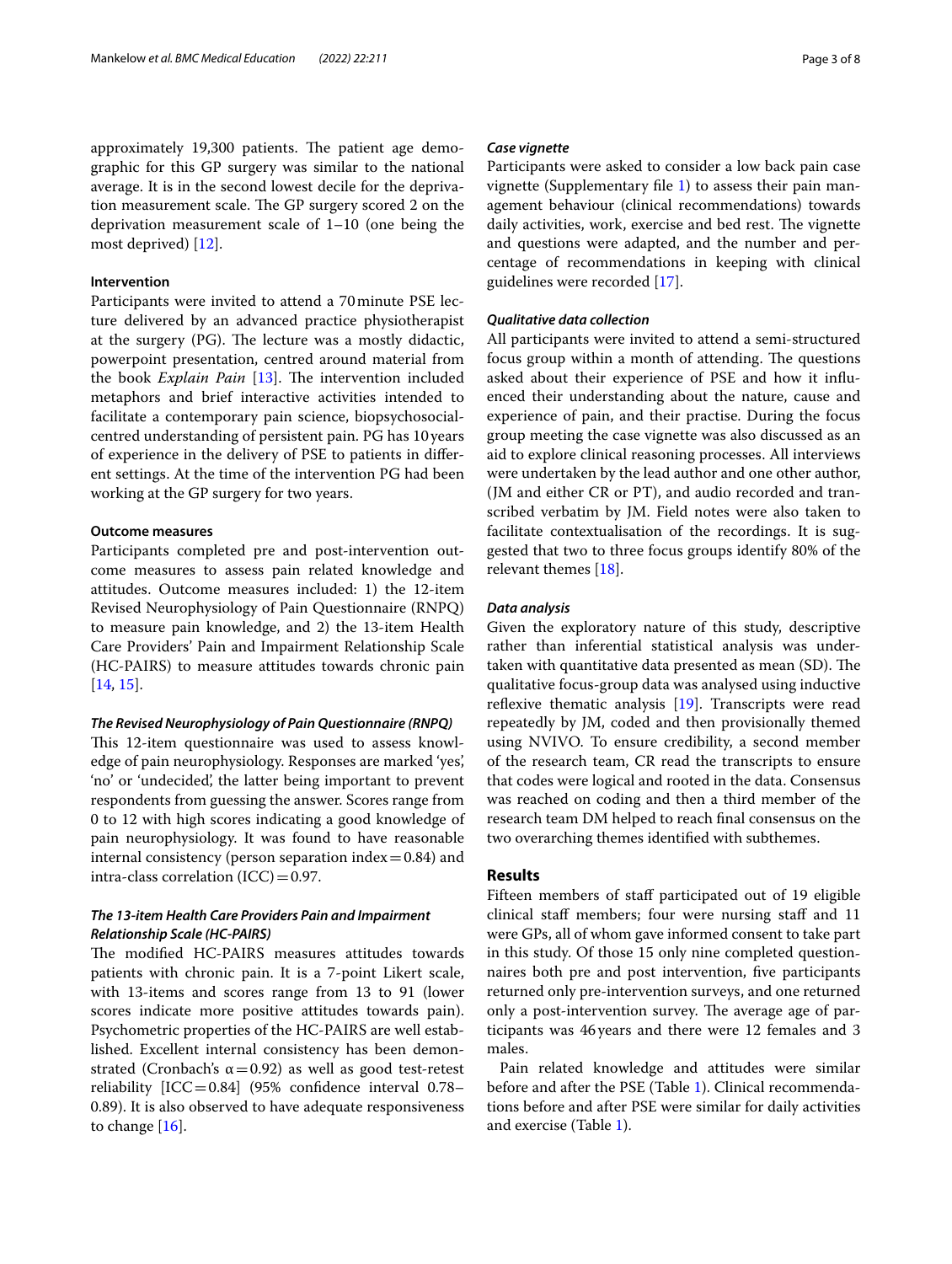## <span id="page-3-0"></span>**Table 1** Pre and post PSE data

| <b>Outcome Measure</b>               | Pre PSE<br>$(n=14)$ | Post PSE<br>$(n=10)$ |
|--------------------------------------|---------------------|----------------------|
| <b>Baseline HC-PAIRS</b>             | 34.2 (8.4)          | 34.2 (10.9)          |
| <b>Baseline RNPQ</b>                 | 8.4(1.1)            | 8.8(0.7)             |
| Appropriate clinical recommendations |                     |                      |
| Daily activities n (%)               | 8(93)               | 8(89)                |
| Exercise n (%)                       | 7 (86)              | 8(89)                |
| <b>Work n (%)</b>                    | 9(100)              | 8(89)                |
| Bed rest n (%)                       | 7 (71)              | 8(89)                |

Data presented as mean (standard deviation [SD]) except clinical

recommendations. Clinical recommendations data presented as  $n$  = the number of appropriate recommendations and the percentage in line with clinical guidelines relating to daily activities, exercise, work and bed rest

Ten participants agreed to attend the semi-structured focus groups (six GPs and four NPs). Eight females and two males took part in two separate one hour focus groups. Two primary themes were identified. 1) difficulties of operationalising PSE principles and 2) clinician affinity for PSE but difficulty communicating it. Table [2](#page-3-1) below summarises the qualitative fndings.

## **Theme 1: difculties of operationalising PSE principles**

There were consistent perceptions that patients had very passive and inappropriate beliefs about the way their pain should be managed.

They almost always expected and sometimes demanded pain medication, but it was felt that such a perspective had been to some extent 'taught' by the medical profession.

*"…it's to do with expectation. It's the way we've taught patients over the years. If they don't leave with a prescription, they're not happy."*

The expectation of patients for passive management rather than active, self-management of their pain resulted in difficult situations wherein clinicians sometimes felt that patients were *aggressive*, and they felt pressured to acquiesce to patient demands around medication.

*"…just the other week I felt really intimidated by a patient so I prescribed some Difam for him just to get rid of him because I felt quite threatened."*

Clinicians were aware that pain medication may not be helping the patient but they felt that the conversations they could have in the limited consultation time available made challenging a patient's beliefs about medication '*hard'* and a *'fght'*.

"They take this painkiller and it's actually not help*ing their pain, it's helping their addiction. So it's, so* 

## <span id="page-3-1"></span>**Table 2** Themes 1 and 2 and their sub themes

## *Theme 1 - Difculties of operationalising PSE principles*

Patients have passive and inappropriate beliefs about pain management, expecting medication and imaging

Patients could be aggressive in pursuing these interventions

- Consultation times are limited making it 'hard' and a 'fght' to try to manage pain according to guidelines
- Difficulties of changing patient beliefs.
- Already stressful working environment with risk of litigation and comorbidities.

Explanation of a problem is not welcomed by patients.

Inadequate rapport with patients due to GP surgery structure and patients shopping around for the intervention they seek.

#### *Theme 2 – Clinician afnity for PSE but difculty communicating it.*

Clinicians found the information very relevant and wanted to know more.

Clinicians felt that some of the information was new and that some of it was a refresher of what they knew.

The intervention gave them cause to refect upon their management of pain.

They wanted more information that was suitable to share with patients to help patients to understand the information and therefore accept guideline-consistent pain management.

Limited appointment times make it harder to convey information or explain conditions like pain.

Benefts systems perpetuate the reporting of pain.

Clinicians sought ready 'reels' of information that they could convey to patients about the problem.

Clinicians also sought other pre-prepared sources of visual and/or audio sources to explain pain to their patients.

The PSE content was deemed to be very accessible to any audience.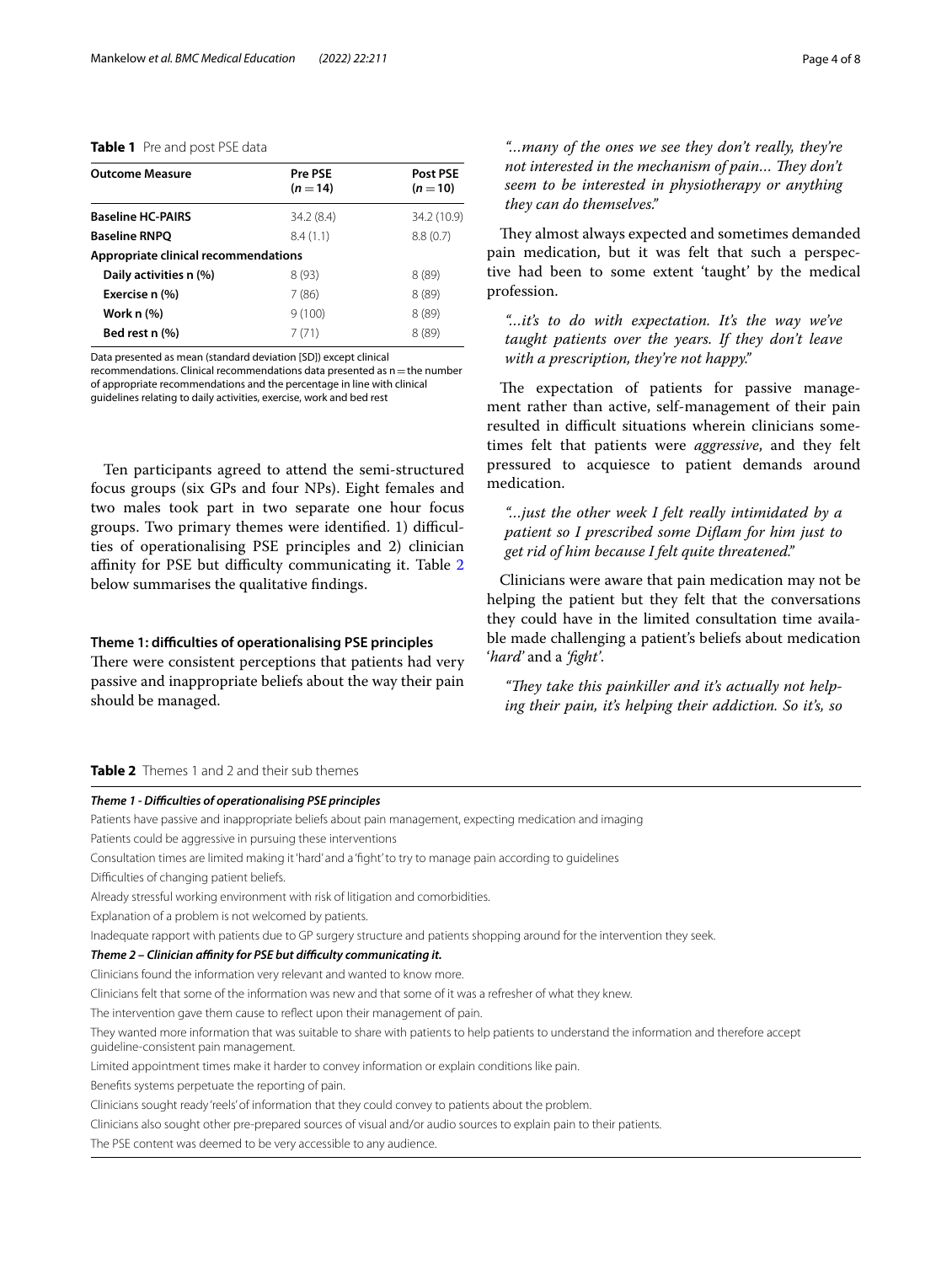that's the kind of message but it's difficult in 10 min*utes you know to, to chat around it and so easy thing is to just give them painkillers."*

*"then you try to fnd a language to put it to the patient to see whether they will perceive it so I'll start saying that the pain is possibly, you're just feeding your addiction, this medication you're tak*ing is not actually helping your pain. They said you *know I'm taking everything, maximum dose possible and I'm still in pain then you have to try to explain to them if that's the case then why don't you come of it. And maybe you're just feeding your addiction."*

Before clinicians are able to advise or direct a patient towards self-management they were having to alter existing patient beliefs about medication as noted in the quote above. Furthermore, one clinician requested that the environment in which they work was taken into context because it was a stressful one, featuring litigation, patients with mood disorders and comorbidities. Clinicians frequently termed their interactions over medication as a 'fght' which often led to non-guideline-consistent actions such as perpetuating prescribing or radiography.

*"For people (clinicians) who are stressed, who are already getting complaints elsewhere, to then have a conversation with someone who's usually aggressive and difcult, that's a big ask. And it's not to say it's not the right thing to do but actually to have that sort of conversation repeatedly. You know we do see a lot of chronic pain and to have that and to say no and to have to explain that and to have that fght, that's exhausting and I think it's easy when you're not in the room to kind of legislate for things like this but the reality is quite diferent."*

It was noted that clinician attempts to deprescribe are often not well received by patients sometimes leading to formal complaints:

*"It's a bit like the poly-pharmacy and deprescribing. It's not as straight forward as just taking the medication away. The number of complaints we get* when pharmacists trying to be efficient remove drugs *because they haven't been used or change it over to something diferent, and then we get formal complaints…"*

## *"…if you do that (they'll say) I'll buy it on the street."*

One clinician likened the patient expectation for analgesics to the persisting expectation for antibiotics. To which one GP responded as follows:

## *"Explanation for anything is not good enough."*

An NP followed this remark with:

*"You've got the fght on your hands."*

Another GP's response summed up the likely outcome of patient demand for analgesics as follows:

*"…but it's difcult in 10 minutes you know to, to chat around it and so easy thing is to just give them painkillers."*

One NP participant pointed out that in order to explain things like pain, clinicians needed to build rapport with patients first and this was difficult as GPs in the surgery no longer had an assigned patient list. GPs confrmed that patients would shop around for the GP most likely to give them medication. There was one report of a 'rare' patient who was keen to reduce his medications.

## Theme 2 - clinician affinity for PSE but difficulty **communicating it**

Within this theme and linked closely to the theme above, there were subthemes including clinicians seeking more information to share with patients and the desire to learn more themselves. PSE led clinicians to think more about pain management and the factors involved.

The limitations of the ten-minute appointment were frequently referred to as well as the benefts system. Participants noted that when benefts were reassessed there was a surge in consultations for pain.

A GP referred to 'sound bites' and 'reels' he would like to learn to talk to his patients about pain. This was the HCP mode of operation when discussing any given condition, to have a set of information normally imparted. He felt that he lacked such a "reel" for persistent pain. Other clinicians referred to visuals and websites used in the intervention that they would like to access to aid patient PSE.

*"We tend to function on like a record, like if I think of contraception, there's a reel that I use to tell patients about it but with pain I just haven't got that yet."*

Participants found the PSE lecture useful but a lot to digest in 70min. A number suggested that they would like to revisit the information in "6–8weeks" and another clinician suggested that it would take more than one session to change his practise.

All participants felt that the PSE lecture was very relevant to them, many reported that it echoed existing information and presented new information. One GP suggested that the information was highly transferrable to any audience.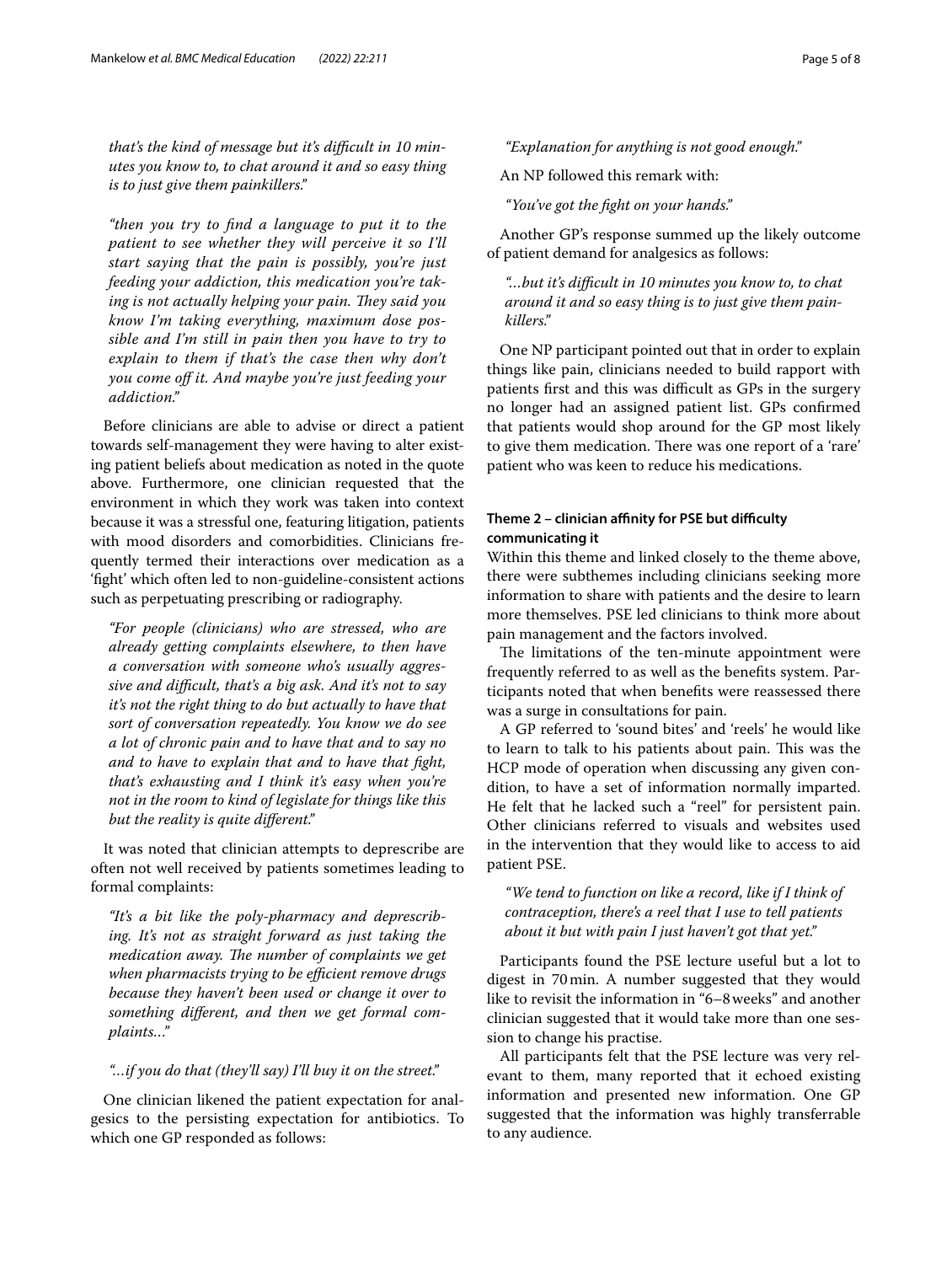*"I think the session probably has relevance to everyone, it could be a layperson, it could be a doctor, because it's a problem and it's just how you engage with the session isn't it? Depending on your background you might be more into one aspect or associate more with that."*

## **Discussion**

This mixed-methods, study explored HCPs experience of receiving a one-of PSE CPD session and its, impact on pain understanding and daily practise.

Clinicians demonstrated predominantly biopsychosocial understandings of pain at baseline, which were reinforced by the focus groups. However, the focus groups identifed barriers to operationalising a guideline-consistent, biopsychosocial pain management approach and highlighted the strengths and limitations of the brief PSE intervention as a CPD tool.

Baseline pain knowledge and attitudes were in keeping with existing literature for GPs and nurses after an education intervention or similar to attitudes in GPs at baseline [\[20](#page-7-2)[–22](#page-7-3)]. Furthermore, clinical vignette responses suggested that management was mostly guideline-consistent. The similar values for the outcome measures before and after PSE could be due to a ceiling efect as the results at baseline indicated relatively positive pain attitudes and pain knowledge.

Qualitative data found that the PSE intervention caused GPs and NPs to consider the obstacles to their real-life pain management. Furthermore, it led them to seek more information and aids to facilitate guideline-consistent management and operationalise their knowledge and attitudes. The prominent reason for non-guideline-consistent pain management was the breakdown of patient-centred, shared-decision-making. This was attributed to patient expectation and patients' understanding of pain. '*Expectations'* for passive pain management in the form of medication reportedly dominated patient/surgery interactions relating to pain. Clinicians reported that demand for medication generally made them feel '*intimidated*'. This perception of patient expectation for medication and imaging is universal, increasingly prevalent and is global [[23,](#page-7-4) [24\]](#page-7-5).

This study identified that guideline-consistent pain management is difficult to practise in a clinic in north-east England in spite of good knowledge and attitudes amongst HCPs. Obstacles include patients' biomedical knowledge and attitudes about pain and expectations of pain management and limited appointment times. However, if time is limited then the ethical signifcance to ensure that the time is of good quality is even greater [\[25\]](#page-7-6). Challenging patient expectation may feel uncomfortable but 'paradoxically' it might 'reopen the therapeutic process' [[26](#page-7-7)].

Public understanding of pain in this large patient catchment needs to be addressed. Successful strategies have included wide reaching public health campaigns to improve health literacy amongst the public [[27](#page-7-8)]. Furthermore there is a need for enhanced training for GP surgery staf to help them communicate PSE to patients as they have identifed an inability to do this, which then obstructs guideline-consistent management in primary care.

## **Limitations**

This is a small, site-specific, exploratory study in a region where chronic pain co-exists with a diverse range of socio-economic factors therefore generalizability may be limited. However, it is an area where chronic pain is highly prevalent therefore the understanding of the challenges to good pain management in such areas is vital. The work was limited to staff working in GP practices and thus is not necessarily generalisable/transferable to other HCPs working in other contexts such as orthopaedic surgeons. Future work should be carried out to explore the impact and experience of PSE in other HCP groups. Similarly, this study only explored the impact and experience of receiving a brief PSE session delivered in a didactic fashion. The findings may have been different for a more comprehensive delivery of PSE or if PSE was delivered as part of a comprehensive CPD package for pain management.

This study is not an RCT and thus the design does not permit cause and efect analysis. Furthermore, the sample size limits quantitative inference. Future, appropriately powered multi-centred mixed methods RCTs are needed to explore the impact of PSE for GP surgery staf on both clinician behaviours and patient outcomes. Such complex interventions based upon this exploratory study could be collaboratively undertaken with stakeholders to identify optimal methods of delivering PSE to HCPs.

There was a brief dictaphone malfunction however field notes were taken throughout so that this did not result in the loss of any key information.

#### *Refexivity*

Researcher background may infuence data collection, analysis and interpretation. Three of the researchers (JM, CR and PG) have experience of delivering PSE and are physiotherapists who deliver it regularly to either patients or students or both.

## **Conclusion**

The aims of this study were to explore the impacts of a one-of PSE lecture upon HCPs at a GP surgery and the experience of receiving PSE. Knowledge and attitudes were similar before and after a brief PSE session, which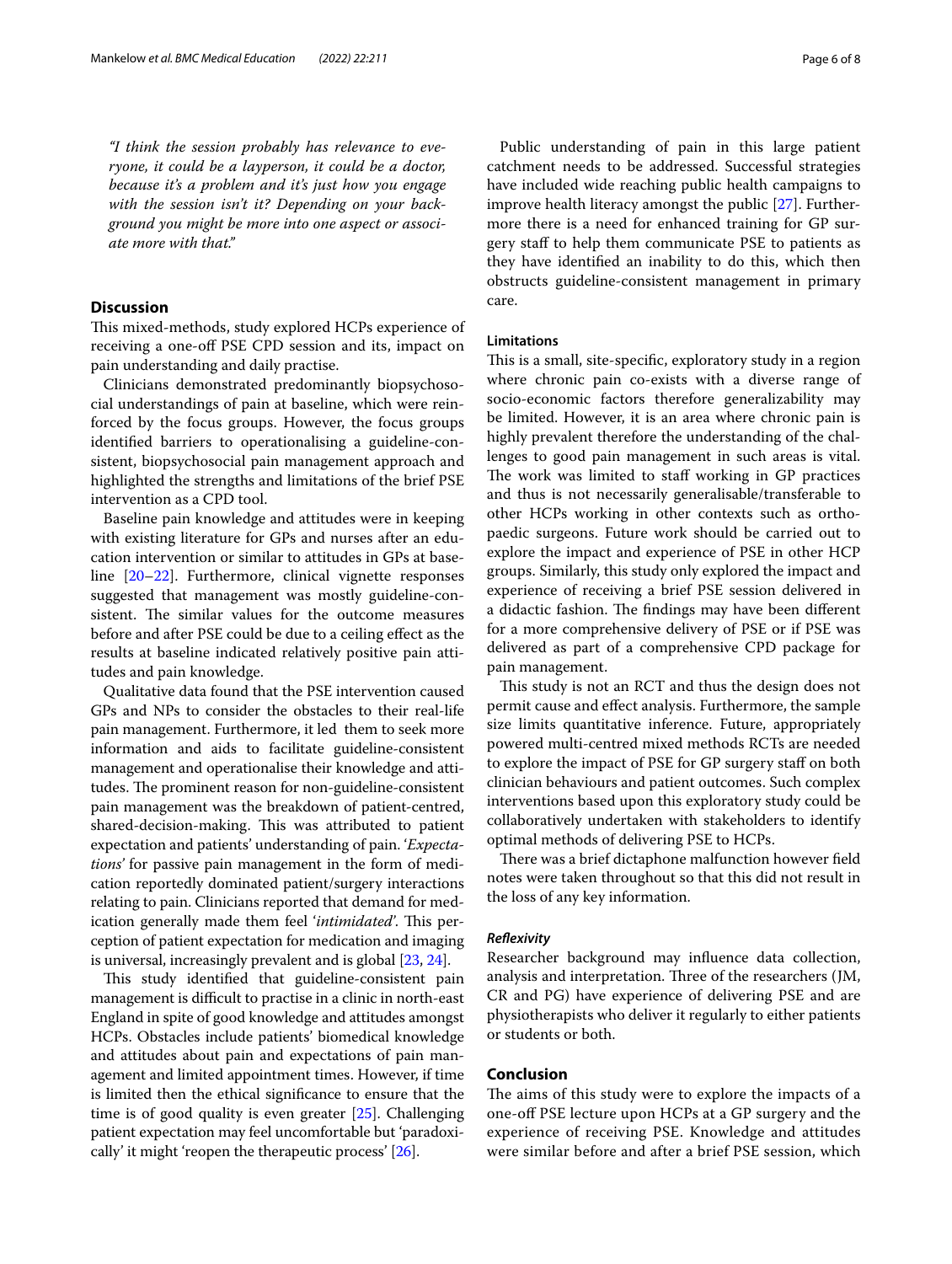may have been due to a ceiling efect. HCPs valued the PSE and it facilitated refection on practise. Despite a preference for guideline-consistent management, there were barriers to operationalising this approach. Barriers included limited patient rapport in a large and busy surgery, limited appointment times and patients with passive, biomedical treatment expectations. Clinicians seek skills to communicate PSE and management strategies with their patients. Future large scale studies are needed to explore if similar experiences exist in diferent regions to confrm these exploratory fndings and in other clinical subgroups.

#### **Abbreviations**

CPD: Continuing professional development; GPs: General Practitioners; HC-PAIRS: Health Care Providers' Pain and Impairment Relationship Scale; HCPs: Health Care Professionals; ICC: Intra-class correlation; NPs: Nurse Practitioners; PSE: Pain Science Education; RCTs: Randomised controlled trials; RNPQ: Revised Neurophysiology of Pain Quiz; SD: Standard deviation.

## **Supplementary Information**

The online version contains supplementary material available at [https://doi.](https://doi.org/10.1186/s12909-022-03265-2) [org/10.1186/s12909-022-03265-2](https://doi.org/10.1186/s12909-022-03265-2).

<span id="page-6-16"></span>**Additional fle 1.** Supplemental Material.

#### **Acknowledgements**

Tracy Garbutt Practise Manager who facilitated invitations to participate.

#### **Authors' contributions**

All authors were involved in planning the work. JM, PG, CR and PT conducted the work. JM wrote the initial draft of the manuscript which was edited by all authors. JM submitted the study. All authors read and approved the fnal manuscript.

#### **Funding**

No funding was received for this study.

## **Availability of data and materials**

The datasets used and/or analysed during the current study are available from the corresponding author on reasonable request.

#### **Declarations**

#### **Ethics approval and consent to participate**

Research was undertaken in accordance with the Declaration of Helsinki. Ethical approval for undertaking this study was granted by Teesside University School of Health and Social Care Research Ethics and Governance Committee (205/18).

Informed consent was gained in the form of completed surveys and signed forms from all participants.

#### **Consent for publication**

Not applicable.

#### **Competing interests**

The authors report no confict of interest.

#### **Author details**

<sup>1</sup> School of Health and Life Sciences, Centuria Building, Teesside University, Middlesbrough, Tees Valley TS1 3BX, England. <sup>2</sup> Linthorpe Surgery, 378 Linthorpe Road, Middlesbrough TS5 6HA, England. <sup>3</sup> School of Social Sciences, Humanities and Law Education and Social Work, Teesside University Middlesbrough, Middlesbrough, Tees Valley TS1 3BX, England. <sup>4</sup>NIHR Applied Research Collaboration for the North East and North Cumbria, Newcastle Upon Tyne, England.

#### Received: 4 August 2021 Accepted: 11 March 2022 Published online: 28 March 2022

#### **References**

- <span id="page-6-0"></span>1. Cieza A, Causey K, Kamenov K, Hanson SW, Chatterji, Vos T. Global estimates of the need for rehabilitation based on the Global Burden of Disease study 2019: A systematic analysis for the global burden of disease study 2019. Lancet. 2019. [https://doi.org/10.1016/S0140-6736\(20\)](https://doi.org/10.1016/S0140-6736(20)32340-0) [32340-0.](https://doi.org/10.1016/S0140-6736(20)32340-0)
- <span id="page-6-1"></span>2. Gatchel RJ, Turk DC, editors. Psychological approaches to pain management: a practitioners handbook. New York: The Guildford Press; 2002.
- <span id="page-6-2"></span>3. Hall AM, Scurrey SR, Pike AE, Albury C, Richmond HL, Matthews J, et al. Physician-reported barriers to using evidence-based recommendations for low back pain in clinical practice: a systematic review and synthesis of qualitative studies using the theoretical domains framework. Implement Sci. 2019;14:49. [https://doi.org/10.1186/s13012-019-0884-4.](https://doi.org/10.1186/s13012-019-0884-4)
- <span id="page-6-3"></span>4. Morasco BJ, Yarborough BJ, Smith NX, Dobscha SK, Deyo RA, Perrin NA, et al. Higher prescription opioid dose is associate with worse patient-reported pain outcomes and more health care utilization. J Pain. 2017;18(4):437–45.
- <span id="page-6-4"></span>5. National Institute for Health and Care Excellence. Chronic pain (primary and secondary) in over 16s: assessment of all chronic pain and management of chronic primary pain (NICE guideline NG193). 2021. [https://](https://www.nice.org.uk/guidance/ng193) [www.nice.org.uk/guidance/ng193.](https://www.nice.org.uk/guidance/ng193) (Accessed July 2021).
- <span id="page-6-5"></span>6. Hadi MA, Alldred DP, Briggs M, Marczewski K, Closs SJ. 'Treated as a number, not treated as a person': a qualitative exploration of the perceived barriers to efective pain management of patients with chronic pain. BMJ Open. 2017;7:e016454. [https://doi.org/10.1136/bmjopen-2017-016454.](https://doi.org/10.1136/bmjopen-2017-016454)
- <span id="page-6-6"></span>7. Mankelow J, Ryan CG, Taylor PC, Green P, Martin DJ. A systematic review and Meta-analysis of the effects of biopsychosocial pain education upon health care professional pain attitudes, knowledge, behaviour and patient outcomes. J Pain. 2021. [https://doi.org/10.1016/j.jpain.2021.06.](https://doi.org/10.1016/j.jpain.2021.06.010) [010.](https://doi.org/10.1016/j.jpain.2021.06.010)
- <span id="page-6-7"></span>8. Watson JA, Ryan CG, Cooper L, Ellington D, Whittle R, Lavender M, et al. Pain neuroscience education for adults with chronic musculoskeletal pain: a mixed-methods systematic review and meta-analyis. J Pain. 2019; <https://doi.org/20:10:1140.e1-1140.e22>.
- <span id="page-6-8"></span>9. Moseley GL, Butler DS. Fifteen years of explaining pain: the past, present and future. J Pain. 2015;16(9):807–13.
- <span id="page-6-9"></span>10. Mankelow J, Ryan CG, Taylor PC, Martin DJ. The effect of pain neurophysiology education on healthcare students' knowledge, attitudes and behaviours towards pain: a mixed-methods randomised controlled trial. Musculoskelet Sci Pract. 2020. [https://doi.org/10.1016/j.msksp.2020.](https://doi.org/10.1016/j.msksp.2020.102249) [102249.](https://doi.org/10.1016/j.msksp.2020.102249)
- <span id="page-6-10"></span>11. Shannon-Baker P. Making paradigms meaningful in mixed methods research. J Mixed Methods Res. 2016;10(4):319–34.
- <span id="page-6-11"></span>12. Care quality commission. Dr P Ellenger & Partners (the Linthorpe surgery) quality Report. 2016. https://api.cqc.org.uk/public/v1/reports/35e62ac! [7318-4f40-8230-96534d81b793?20210124120130.](https://api.cqc.org.uk/public/v1/reports/35e62ac5-7318-4f40-8230-96534d81b793?20210124120130) (Accessed July 2021).
- <span id="page-6-12"></span>13. Butler D, Moseley GL. Explain pain. Adelaide: Noigroup; 2003.
- <span id="page-6-13"></span>14. Catley MJ, O'Connell NE, Moseley GL. How good is the neurophysiology of pain questionnaire? A Rasch analysis of psychometric properties. J Pain. 2013;14(8):818–27.
- <span id="page-6-14"></span>15. Houben RMA, Vlaeyen JWS, Peters M, Ostelo RWJG, Wolters PMJC, Stompvan den Berg SGM. Health care providers' attitudes and beliefs towards common low Back pain: factor structure and psychometric properties of the HC-PAIRS. Clin J Pain. 2004;20(1):37–44.
- <span id="page-6-15"></span>16. Moran RW, Rushworth WM, Mason J. Investigation of four self-report instruments (FABT, TSK-HC, Back-PAQ, HC-PAIRS) to measure healthcare practitioners' attitudes and beliefs toward low back pain: reliability, convergent validity and survey of New Zealand osteopaths and manipulative physiotherapists. Musculoskelet Sci Pract. 2017;32:44–50.
- <span id="page-6-17"></span>17. Bishop A, Foster NE, Thomas E, Hay EM. How does the self-reported clinical management of patients with low back pain relate to the attitudes